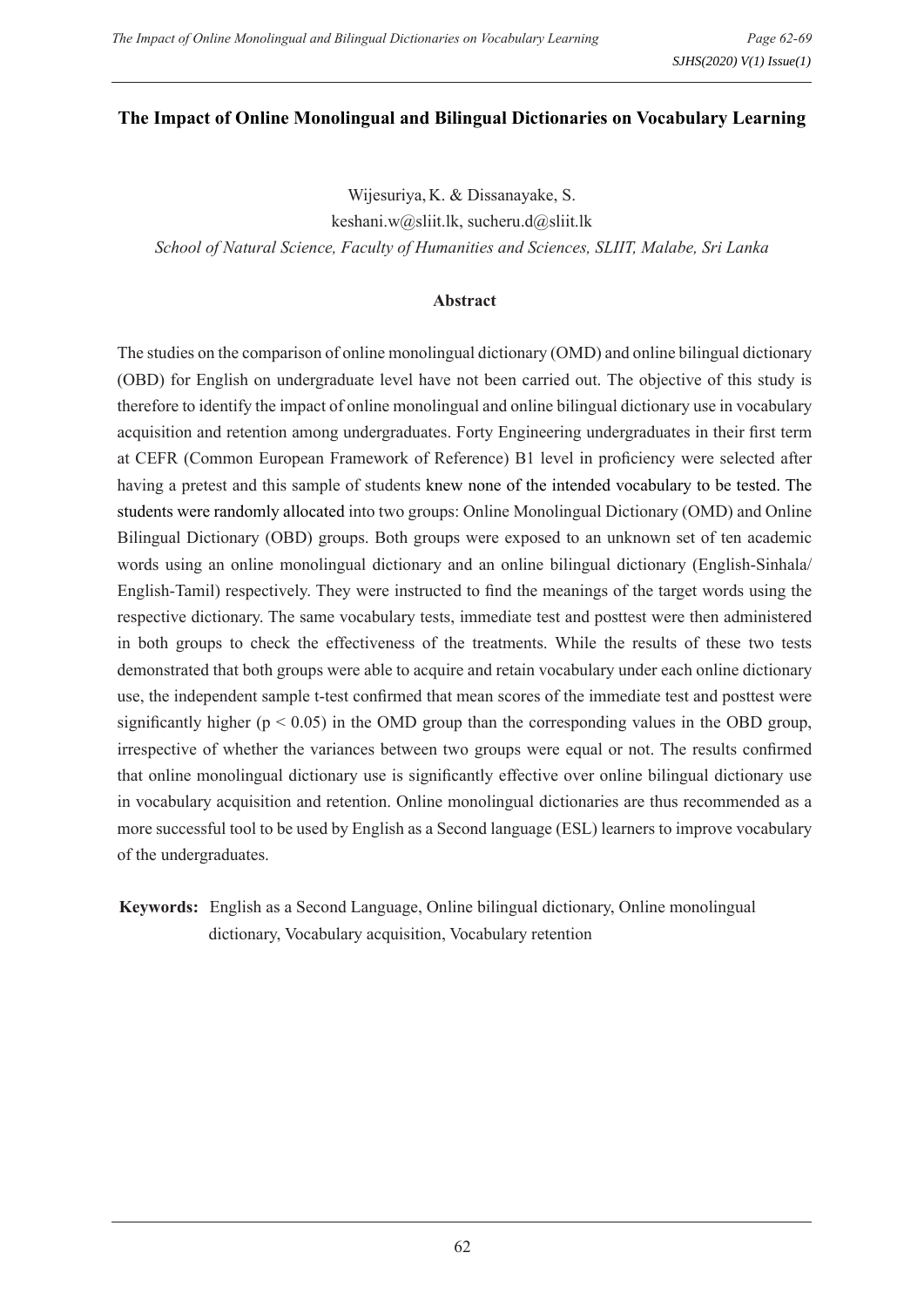#### **Introduction**

Dictionary use is considered a beneficial tool in the field of language learning and teaching in improving language competency. The reason is that dictionaries contain a myriad of information in terms of phonology, morphology, grammar, and semantics (El-Sayed & Siddiek, 2013; Hayati & Fattahzadeh, 2006; Luppescu & Day, 1993; Nation, 2001). Monolingual dictionaries in which the target words are defined in the same language, and bilingual dictionaries, in which the target words are defined in a second language, probably the first language of the user, are the two main categories that are currently popular among language learners and teachers. A third type, the bilingualized dictionary, has also been identified by researchers (Amirian & Heshmatifar, 2013; Fageeh, 2014). For the present study, however, only the monolingual and bilingual dictionary types have been considered.

Knowledge of vocabulary is an integral part of the language competency of an individual. Knowing the right words to use is at the centre of having a meaningful and effective conversation (Chastain, 1998, as cited in Yazdi, 2014). Celce-Murcia (2001) further states that "vocabulary learning is central to language acquisition, whether the language is first, second, or foreign" (p.285). While other factors such as the socio-cultural context and use of syntax have a key influence on the effective use of language, it cannot be overlooked that vocabulary stands out as an indispensable element. It is highlighted by researchers that learners of English should have reached a threshold of 5000-8000 lexical items to achieve the status of independent learners, and that they require from 450,000 to 750,000 words if they are to develop reading comprehension and writing skills to perform better in their academic work (Coady, 1997; Stahl, 1999 and Tompkins, 2005, as cited in Fageeh, 2014). Accordingly, the study of methods that would assist the learner to acquire and retain vocabulary in the target language has become an important area in ESL and EFL (English as a Foreign Language) research.

Dictionary use and learning vocabulary are two closely interconnected areas. For instance, Schmitt (2002) identifies dictionary use as one of the four main strategies which help the identification and retention of the meaning of unknown words; the other three being guessing from contextual clues, deliberately studying words on word cards, and using word parts (as cited in Yazdi, 2014). Thus, it is pertinent to probe further into the contribution of different types of dictionaries in vocabulary acquisition and retention to employ the effective method in the ESL classroom.

### **Monolingual and Bilingual Dictionary Use**

According to the proponents, monolingual dictionaries offer attention to high-frequency words and means to employ them, along with the definitions (Ali, 2012; Hayati & Fattahzadeh, 2006; Yazdi, 2014). Encouraging learners to use this type of dictionary provides significant assistance in developing fluency as definitions are given in context. In contrast, bilingual dictionaries provide singleword translations which may not always demonstrate the application of the target word in the appropriate discourse (Hayati & Fattahzadeh, 2006). Furthermore, research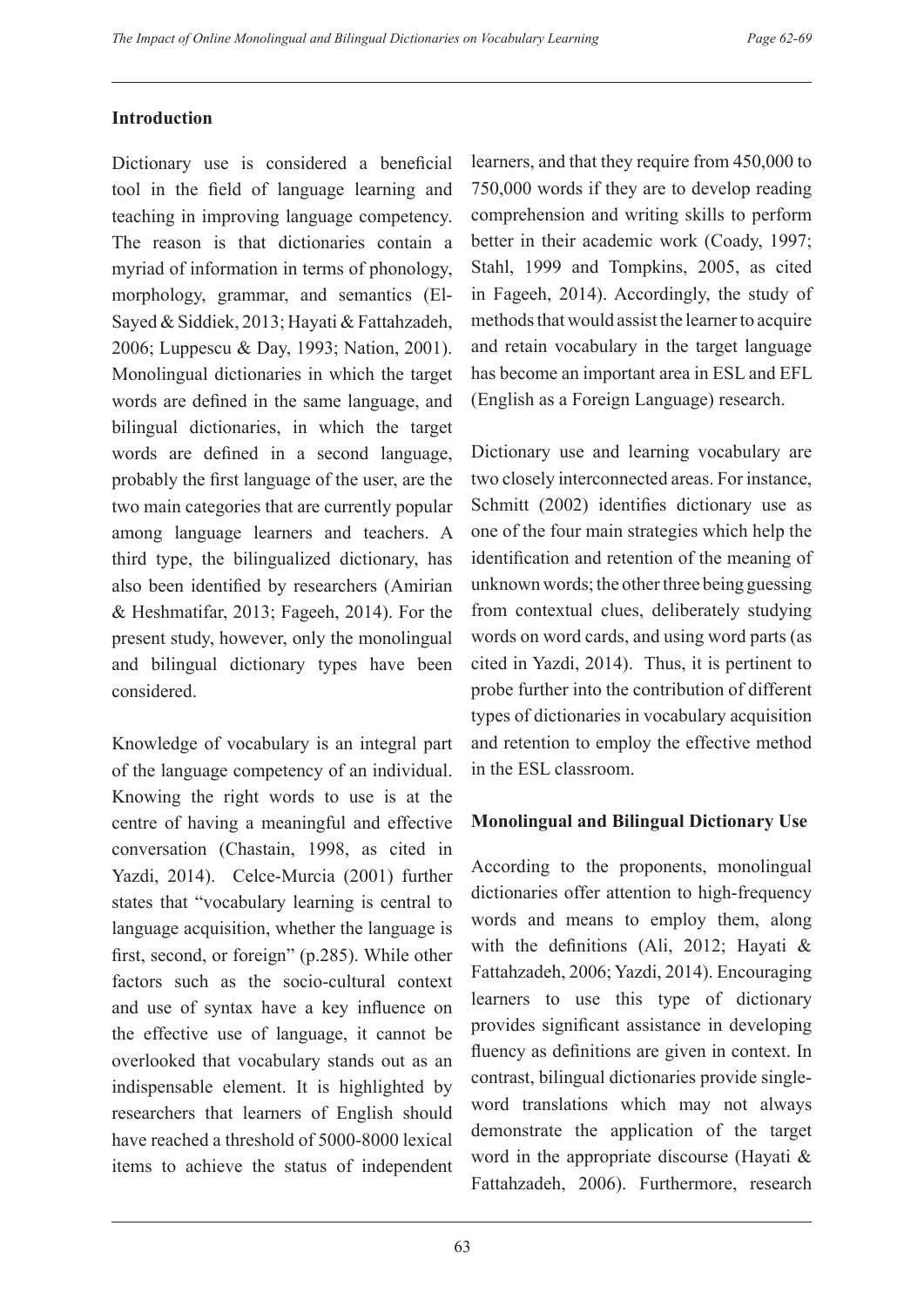by Ng (2016) identified the positive influence of monolingual dictionaries on improving L2 lexical knowledge by eliminating L1 interference and otherwise. On the other hand, the same study has identified that while bilingual dictionaries were capable of lexical errors which were not influenced by the learners' L1, they aggravated the errors resulting from L1 influence.

Considering the bias towards the bilingual type, these dictionaries are preferred by learners as they provide the direct equivalent of a word from one language to another, which facilitates comprehension and saves time. Studies by Aust et al. (1993) and Hayati & Fattahzadeh (2006) highlight that there are no significant differences in comprehension and vocabulary test scores of monolingual and bilingual dictionary users, except that the monolingual dictionary users consume more time in completing tasks. The study by Hayati & Fattahzadeh (2006) included undergraduates specializing in English, divided into two groups, required to read a text for meaning with the aid of a monolingual or bilingual dictionary. These participants were then exposed to an immediate vocabulary recall test, a delayed vocabulary recall test, and a vocabulary retention test that were administered after two and four weeks respectively from the immediate test. The results demonstrated that both groups had benefitted equally as only slight differences could be observed between the performances at the immediate and delayed vocabulary recall tests. Hence, the researchers recommend bilingual dictionaries for ESL/ EFL courses where the time constraint is high. However, Hayati & Fattahzadeh's (2006) research also found that long term

vocabulary retention was significantly higher with the users of monolingual dictionaries, as the level of decrease at the retention test was low for the participants who used the monolingual dictionary as opposed to the level of decrease manifest in the results of the same test conducted for bilingual dictionary users. This finding also conforms to previous research of Chastain (1988), which identifies a positive direct relationship between time and the level of retention: the longer the duration to search for vocabulary, the longer the retention level (as cited in Hayati & Fattahzadeh, 2006). Monolingual dictionaries are thus recommended by these researchers to be more effective when a longer duration of time is available for the learners to use the dictionary.

### **Online Dictionary Use**

The field of ESL teaching and learning has not been immune to the rapid advancements of digital technology; one result being the advent of electronic and online dictionaries. Studies by Koga (1995), Chen (2011), Mekheimer (2012) (as cited in Fageeh, 2014), and Amirian & Heshmatifar (2013) and Wolter (2015) found electronic and online dictionary use to be more effective in vocabulary learning and retention over paper dictionaries.

Amirian and Heshmatifar (2013) examined the learning and long-term vocabulary retention of 60 high school lower-intermediate EFL learners. These students were divided into two groups and exposed to five sessions of vocabulary learning with one group instructed to use an electronic dictionary and the other, a paper dictionary. The immediate and delayed post-test results showed an overall higher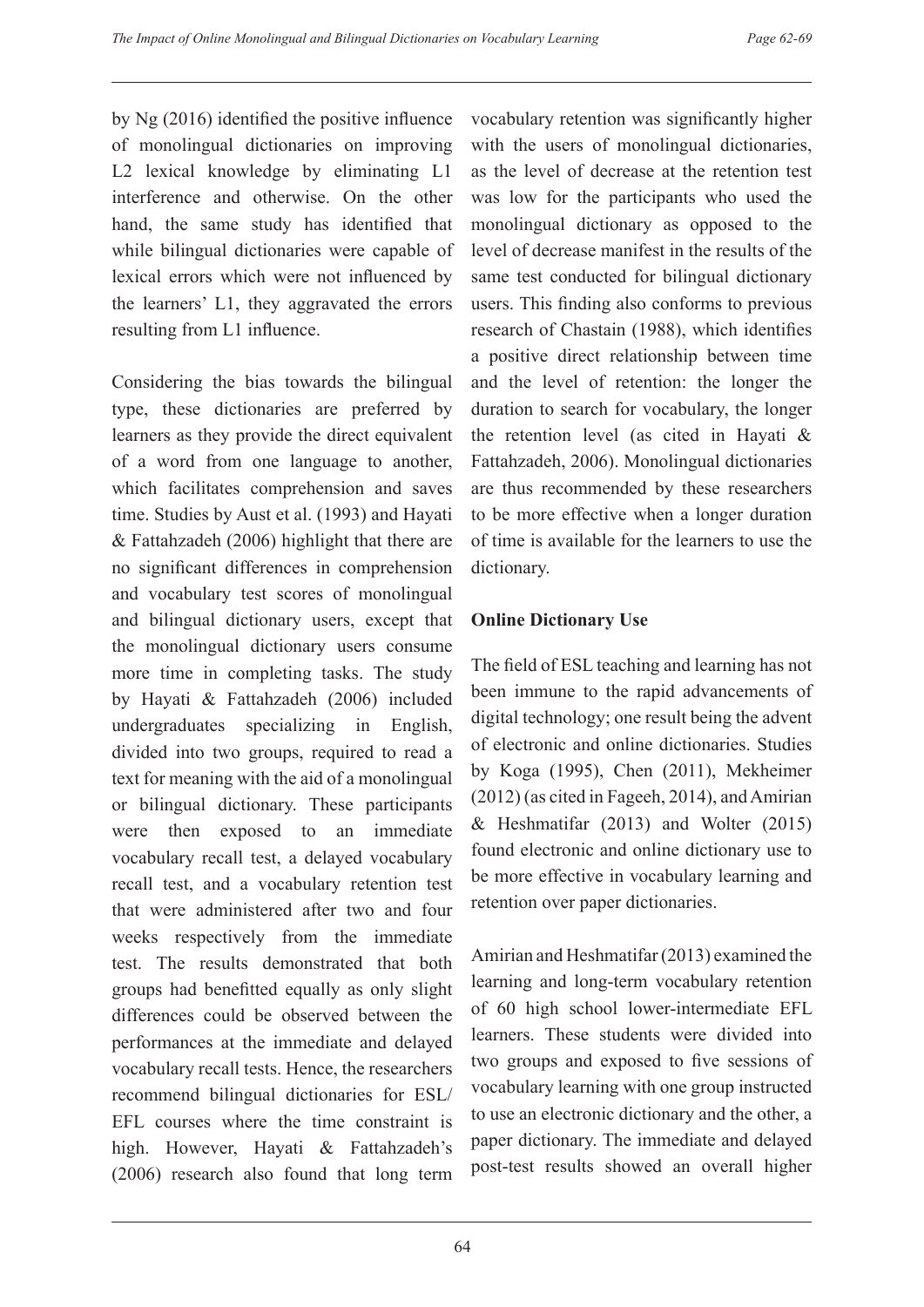performance rate by the group that used the electronic dictionary at all the sessions. The researchers thus argue that electronic dictionaries are advantageous over paper dictionaries in vocabulary gain and long-term retention. They further highlight features such as the ease and speed of using an electronic dictionary and the "multiplicity of information (translation, definition, examples, pictures, games)" provided by this type of dictionary as reasons for its success over the paper dictionary (Amirian and Heshmatifar, 2013, p. 42).

Considering the recent study by Wolter (2015), the preference for online and paper dictionary use was examined in relation to undergraduate ESL learners and English Language instructors. The findings highlighted that students felt more comfortable using online dictionaries to learn vocabulary and that they believed they had a better knowledge of how to use online dictionaries compared to printed dictionaries. The instructors too believed that students fare better with online dictionaries.

Studies such as the above, while demonstrating the effectiveness of online dictionaries over paper dictionaries, do not, however, compare the use of the online monolingual (English) and online bilingual (English and the user's L1) dictionary. On the whole, research studies on the use of these two categories of online dictionaries are less in comparison to the same based on conventional paper dictionaries (Fageeh, 2014).

Thus, the objective of the present study is to build upon previous research on dictionary use and to fill the gap related to studies comparing the effect of online monolingual and bilingual dictionary use on vocabulary learning and retention.

## **Materials and Methods**

The participant group consisted of first term engineering undergraduates in a private university in Sri Lanka. This sample included male students at the B1 level of proficiency in English according to the Common European Framework of Reference. The ten target academic words tested in this study included isolated academic words. Participants were initially exposed to a pretest to form a homogeneous group in proficiency by giving a simple pre-test to verify their understanding of the meanings of the intended sample of words. Consequently, some students who knew at least one word among the target words were eliminated and 40 students who knew none of the intended vocabulary items were selected as the sample. Participants were informed of the purpose and their approval to participate in the study were obtained before the commencement. The participants in the sample were randomly divided into two groups of 20 participants: Online Monolingual Group and Online Bilingual Group. These two classes used online bilingual dictionaries and online monolingual dictionaries respectively. For referential purposes, classes will hereafter be introduced in the text as the Online Monolingual Dictionary (OMD) and Online Bilingual Dictionary (OBD) groups.

The participants in the OMD group used the Collins Online Dictionary. The OBD group consisted of students who used Tamil and Sinhala as their L1. Hence, students who used Sinhalese as their L1 used Madura Online Dictionary whereas Tamil students in the OBD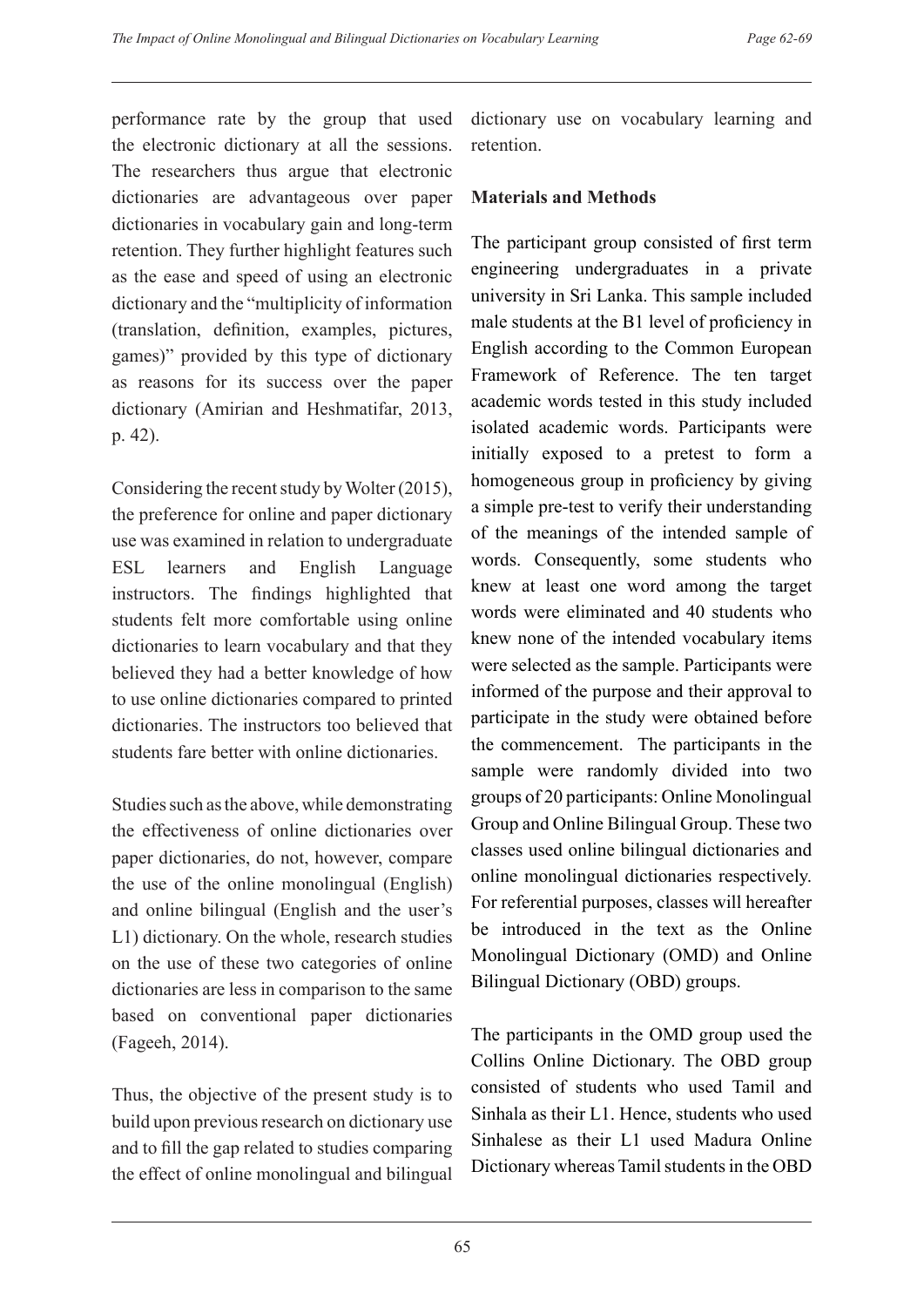group used the http://dictionary.tamilcube. com/ dictionary respectively. Data were collected through immediate tests and posttests held individually at different intervals in the learning process. Target academic words included ten words, comprising of nouns, verbs and adjectives: *equilibrium, interlocking, pragmatic, stereotype, propagate, rudimentary, perpendicular, ensue, convene, superimpose.* Under these differentiated learning strategies used, both the classes received the same testing materials during the immediate test and the post-test. Afterwards, students were given an immediate test which comprised of two tasks. One task was to match the underlined target word as they appear in a meaningful sentence to their definitions given below and the second task was to select the appropriate target word from a box to fill in the blanks in a meaningful sentence. Also, the posttest comprised of a task of substituting a bold word in a sentence using target words given in a box.

Participants were informed of the purpose of this study and agreed to participate. Students in the OBD group explored the meaning of the target words using a bilingual dictionary in their respective L1 whereas the OMD group explored the meaning of target words in L2.

Students were given a simple task of finding definitions of the target words in the worksheet from their respective dictionaries and producing them in the language as recorded in those dictionaries. The OMD group was constantly monitored during the learning process to avoid the use of the online bilingual dictionary and the OBD group was monitored to avoid the use of the online monolingual dictionary. An immediate

test was administered thereafter to verify the immediate retention level in each class after being exposed to the respective dictionary use. The immediate test included matching underlined target words that appeared in meaningful sentences to their definitions given below and another exercise on using the target words given in a box appropriately to fill in the blanks in sentences. Each task was awarded a maximum mark of ten (10) with the total marks for both tasks being twenty (20).

Basic statistics for two groups were obtained separately. The test marks of the Bilingual class and the Monolingual class were compared through the independent sample t-test to assess whether there had been a statistically significant difference for both immediate test and post-test. The marks are varied between 0 and 10. Data were analyzed using SPSS.

# **Results and Discussion Results of the immediate test**

On the condition that awareness of the target words positioned at zero which was ascertained through the pre-test. The basic statistics are shown in Table 1.

### **Table 1:**

### *Summary statistics of the immediate test*

| <b>Statistics</b> | <b>OMD</b> Group | <b>OBD</b> Group |
|-------------------|------------------|------------------|
| Mean              | 8.15             | 7.15             |
| SD                | 1.42             | 1.35             |
| <b>SE</b>         | 0.32             | 0.30             |
| Minimum           |                  | 45               |
| Maximum           | 10               |                  |

 $SD = Standard Deviation, SE = Standard error$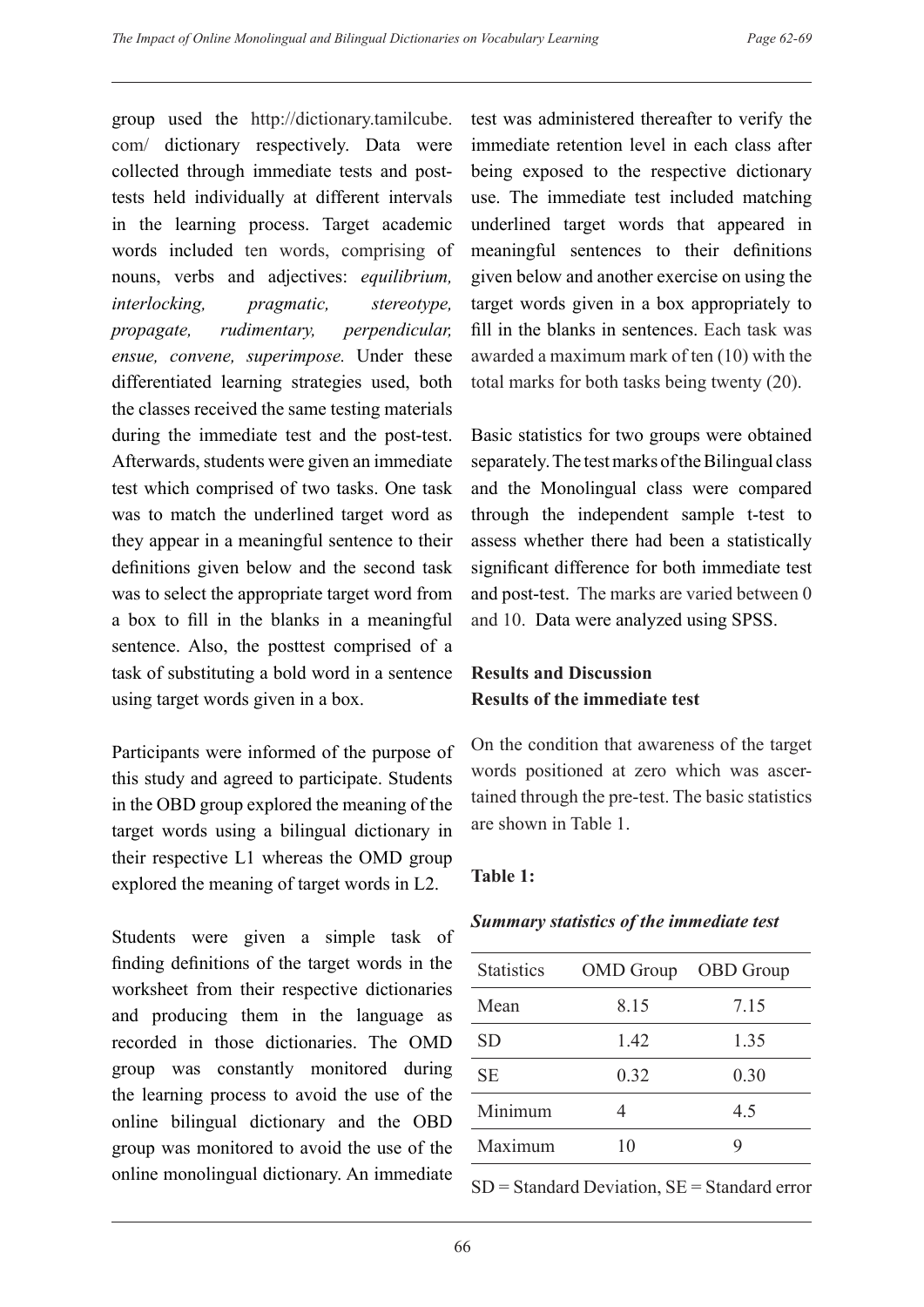Results in Table 1 indicates that the marks of the immediate test in the OBD group varied between 4.5 and 9 with a mean of 7.15 and SD of 1.35. The marks of the OMD group varied between 4.5 and 9 with the mean value of 8.15 and SD of 1.42. Furthermore, it can be seen that the two standard deviations were almost the same.

In order to test whether there was a significant difference of the mean marks of the immediate test between Online Bilingual Dictionary and the Online Monolingual Dictionary groups, an independent sample t-test was conducted. Under the assumption of equal variances between two groups, the observed test statistic was 2.28 and the corresponding p value was 0.014. As the P- value (0.014) was less than 5%, it can be concluded that the mean marks of the OMD group and OBD were significantly different. As there were only two groups, it was obvious that mean marks of the OMD group was significantly higher than that of the OBD group in the immediate test.

Furthermore, it was found that the mean of the OMD group at the immediate test was significantly higher than that of OBD group even when the variances are not equal. Therefore, it implied that mean marks of OMD was significantly higher than the mean marks of OBD irrespective of the fact whether the variances are equal or not. Therefore, it can be recommended that OMD is more superior to OBD in improving vocabulary knowledge of the undergraduates

## **Test results of the post-test**

The basic statistics of the post-test between two groups are shown in Table 2.

## **Table 2:**

#### *Basic statistics of the post-test*

| <b>Statistics</b> | OMD Group OBD Group |      |
|-------------------|---------------------|------|
| Mean              | 7.8                 | 6.7  |
| <b>SD</b>         | 1.68                | 1.45 |
| <b>SE</b>         | 0.38                | 0.33 |
| Minimum           |                     |      |
| maximum           | 10                  | 10   |

The marks of post-test of OMD group varied between 4 and 10 with a mean and sd of 7.8 and 1.68 respectively. Similarly, the marks of the post-test in the OBD group also varied between 4 and 10 with a mean and SD of 6.7 and 1.45 respectively. As explained in the aforementioned immediate test, it was found that the mean marks of post-test between OMD group and OBD group were significantly different (t-test statistic = 2.22 and  $p = 0.016$ ) irrespective of the fact whether the variances were equal or not.

Therefore, the mean value of the Online Monolingual Dictionary group was significantly higher than that of the Online Bilingual Dictionary group. Accordingly, vocabulary internalization through online monolingual dictionaries and online bilingual dictionaries, irrespective of their differences, have contributed to incidental vocabulary acquisition. On the condition that the awareness on target words positioned at zero in both classes before the treatment,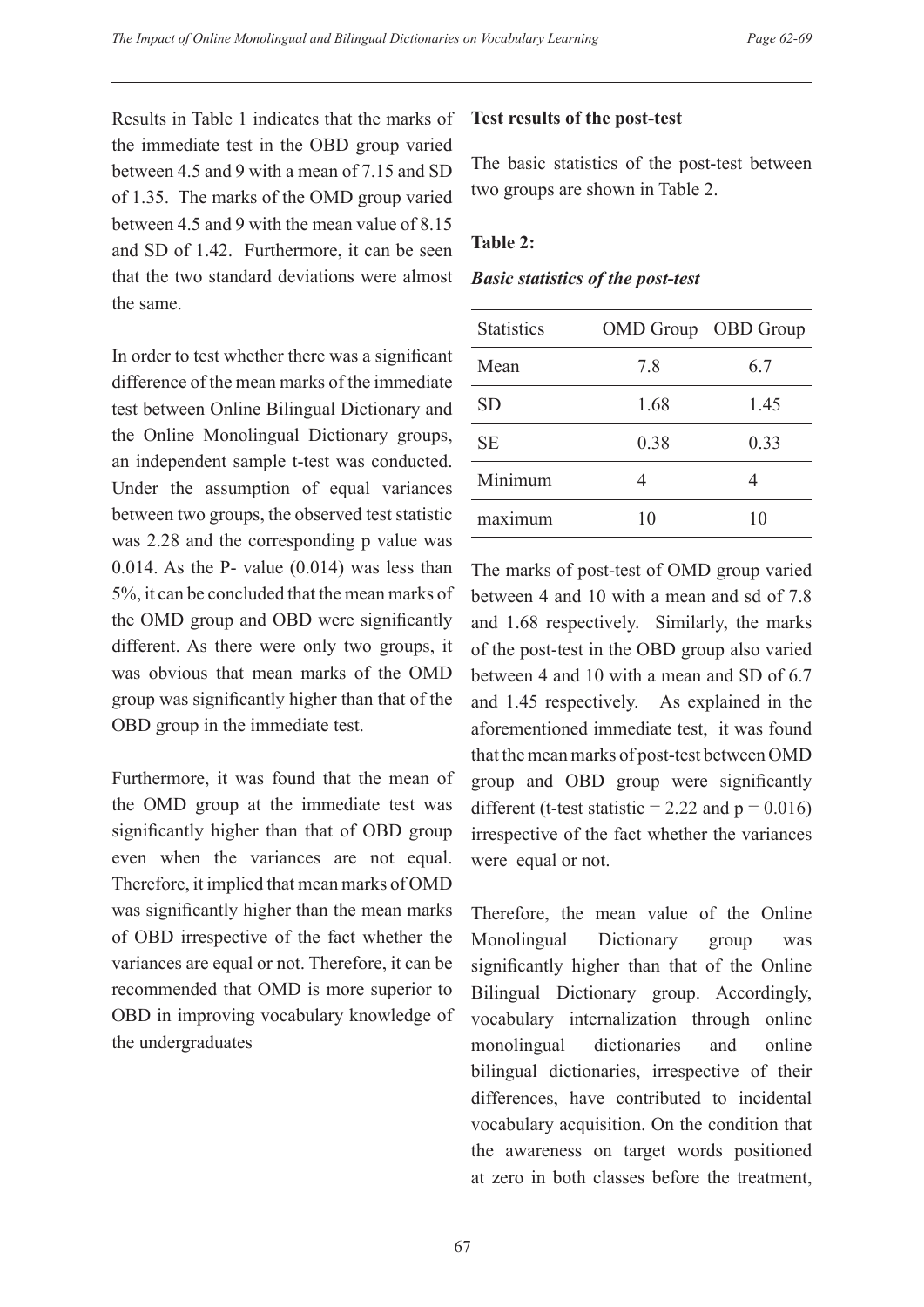the OMD group acquired approximately 8 words whereas the OBD group acquired approximately 7 words at the immediate test. At the posttest, the monolingual class has approximately acquired and retained 8 words whereas the bilingual class has approximately acquired and retained 7 words.

The application of the independent sample t-test confirmed that the numerical difference was significantly higher both at the immediate test and the posttest among Online Monolingual Dictionary users. Also, this observation was found to be valid in both tests regarding the means of the OMD group irrespective of whether the variances were equal or not.

Thus, the participants of the OMD group have effectively internalized the target vocabulary over those in the OBD group at the immediate exposure. Furthermore, the posttests administered after a week have confirmed that the use of an Online Monolingual Dictionary positively affected long-term vocabulary internalization over the use of an Online Bilingual Dictionary.

At the theoretical level, the aforesaid finding conforms to the study of Hayati & Fattahzadeh (2006) which identifies that long-term vocabulary retention was significantly higher with the users of monolingual dictionaries.

The advantage of monolingual dictionaries over bilingual dictionaries could be attributed to several reasons. According to Laufer and Aviad (2006), students generally acknowledge the effectiveness of monolingual dictionaries over bilingual dictionaries, a factor that was long established by lexicographers and language teachers. Scholfield (2012) claims that the use of bilingual or semi-bilingual dictionaries are likely to demotivate second language learners of English when they rely on translations in L1. Thus, the requirement of habit formation in the target language is likely to be disrupted.

Moreover, Nation (1990) advocates the use of monolingual dictionaries as Bilingual dictionaries offer translation instead of a definition, which disturbs the development of paraphrasing skills to prepare the learner for difficult vocabulary that they might encounter in future.

# **Acknowledgement**

We acknowledge the contribution of all the students who consented and participated in the study. We would also like to show our deep appreciation to Dr Manouri Jayasinghe for her encouragement and leadership in driving us towards our professional goals. Finally, all the colleagues at SLIIT, Malabe and our family members who supported us in this joint venture are remembered with gratitude.

# **References**

- Ali, D.H. I. H. (2012). Monolingual dictionary use in an EFL context. *English Language Teaching 5* (7). http://dx.doi. org/10.5539/elt.v5n7p2.
	- Amirian, S. M. R., & Heshmatifar, Z. (2013). The impact of using electronic dictionary on vocabulary learning and retention of Iranian EFL learners. *International Journal of Research Studies in Educational Technology, 2*(1), 35-44. http://consortiacademia. org/wp-content/uploads/IJRSET/ IJRSET\_v2i1/384-1375-1-PB.pdf.